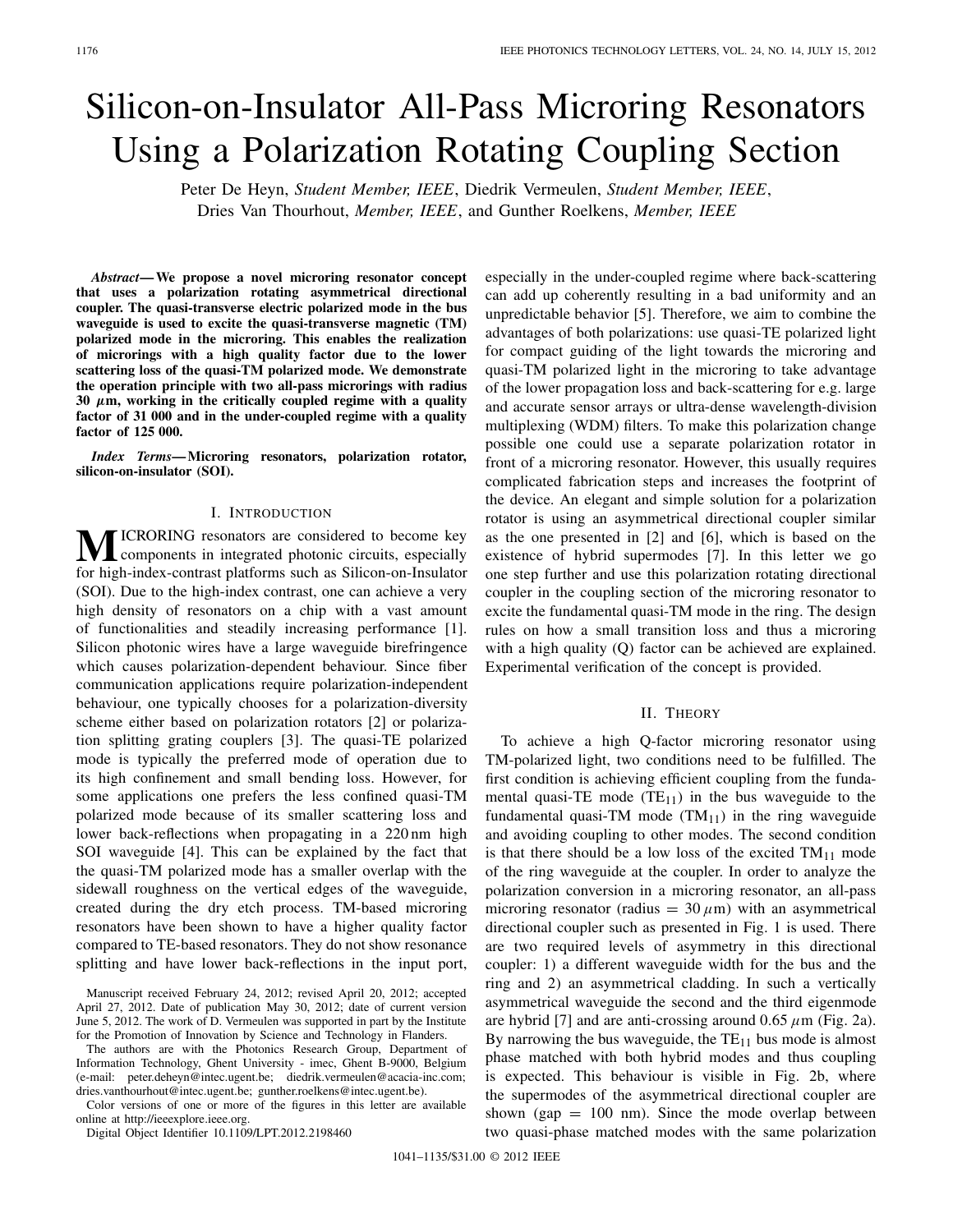

Fig. 1. All-pass microring resonator on SOI using a polarization rotating asymmetrical directional coupler. The fundamental quasi-TE mode in the bus is used to excite the fundamental quasi-TM mode using hybrid coupling.



Fig. 2. Effective refractive index  $(n_{eff})$  of (a) eigenmodes of an isolated silicon wire as a function of waveguide width and (b) supermodes of two coupled asymmetrical silicon wires with gap 100 nm as a function of the bus width and fixed ring width (600 nm). The waveguide height is 220 nm and operation wavelength is 1550 nm. The intensity mode profiles are plotted for both configurations with bus width 320 nm and ring width 600 nm.

is larger than when they are of opposite polarization, the coupling from the  $TE_{11}$  bus mode to the  $TE_{21}$ -like supermode is stronger than the coupling to the  $TM_{11}$ -like supermode. As the excited  $TE_{21}$ -like supermode travels further in the directional coupler and the gap becomes larger, it couples due to its hybrid nature rapidly to the fundamental  $TM_{11}$  ring mode and only a small part evolves to the leaky  $TE_{21}$  ring mode. The initially less excited  $TM_{11}$ -like supermode evolves to the  $TM_{11}$ ring mode and slightly to the  $TM_{11}$  bus mode. The supermode evolution of this non-adiabatic supermode taper is shown in Fig. 3a and the corresponding field intensity is plotted in Fig. 3b, calculated using a rigorous fully-vectorial eigenmode expansion and propagation tool FIMMPROP (Photon Design).

To exploit this polarization rotating behaviour, the power coupling to the different modes for different combinations of bus and ring waveguide widths is simulated for a 300 nm gap, shown in Fig. 4, where the power coupling from the  $TE_{11}$ bus mode to the  $TM_{11}$  and  $TE_{21}$  ring mode and the  $TM_{11}$ and  $TE_{11}$  bus mode is shown. Note that for each combination the power coupling to the  $TE_{11}$  ring mode is negligible due to a huge phase mismatch. From this figure, one can draw two intermediate conclusions for efficient polarization conversion. First, one can see that for each width of the ring



Fig. 3. (a) Supermode evolution and (b) intensity plot of the fields in an asymmetrical directional coupler for a bus and ring waveguide width of, respectively, 0.32 and 0.6  $\mu$ m (100 nm gap and 30  $\mu$ m radius). The TE<sub>11</sub> bus mode is excited.



Fig. 4. Power coupling from the  $TE_{11}$  bus mode toward the TM<sub>11</sub> and TE<sub>21</sub> ring mode, and the  $TM_{11}$  and the  $TE_{11}$  bus mode as a function of varying bus width (300 nm gap and 30  $\mu$ m radius). Legend: the color and symbol of the curves explain the ring waveguide (wg) width and the line type explains to which mode the coupling occurs.

waveguide maximum power coupling to the  $TM_{11}$  ring mode is achieved for another bus waveguide width which confirms the corresponding phase matching condition extracted from the eigenmodes of an isolated waveguide (Fig. 2). Although the maximum power coupling occurs for a ring width of  $0.6 \mu m$ , this configuration also leads to the strong excitation of the leaky  $TE_{21}$  ring mode and the leaky  $TM_{11}$  bus mode. This can be prevented by selecting a wider bus waveguide width  $(\geq 0.32 \,\mu\text{m})$  or a narrower ring waveguide width ( $\leq 0.6 \,\mu\text{m}$ ).

The second condition to obtain a high Q-factor microring resonator is a low transition loss when the resonating  $TM_{11}$ ring mode passes the directional coupler. Besides the expected (reciprocal) coupling from the  $TM_{11}$  ring mode to the  $TE_{11}$ bus mode, there is also coupling to the  $TM_{11}$  bus mode and to the  $TE_{21}$  ring mode which results in a transition loss. This is visualized in Fig. 5a, where the power coupling to all these modes is plotted for an input  $TM_{11}$  ring mode with a bus waveguide width of 320 nm, 300 nm gap and a varying ring waveguide width between 0.5  $\mu$ m and 0.6  $\mu$ m. From this figure one can deduce that the coupling towards the  $TM_{11}$  bus mode becomes smaller using a wider ring waveguide, because of a higher phase mismatch with the 0*.*32*µ*m wide bus. On the other hand the coupling towards the  $TE_{21}$  ring mode becomes larger when using a wider ring waveguide because of larger hybrid coupling as explained in Fig. 2. The total transition loss, defined as all the power that goes to another mode than